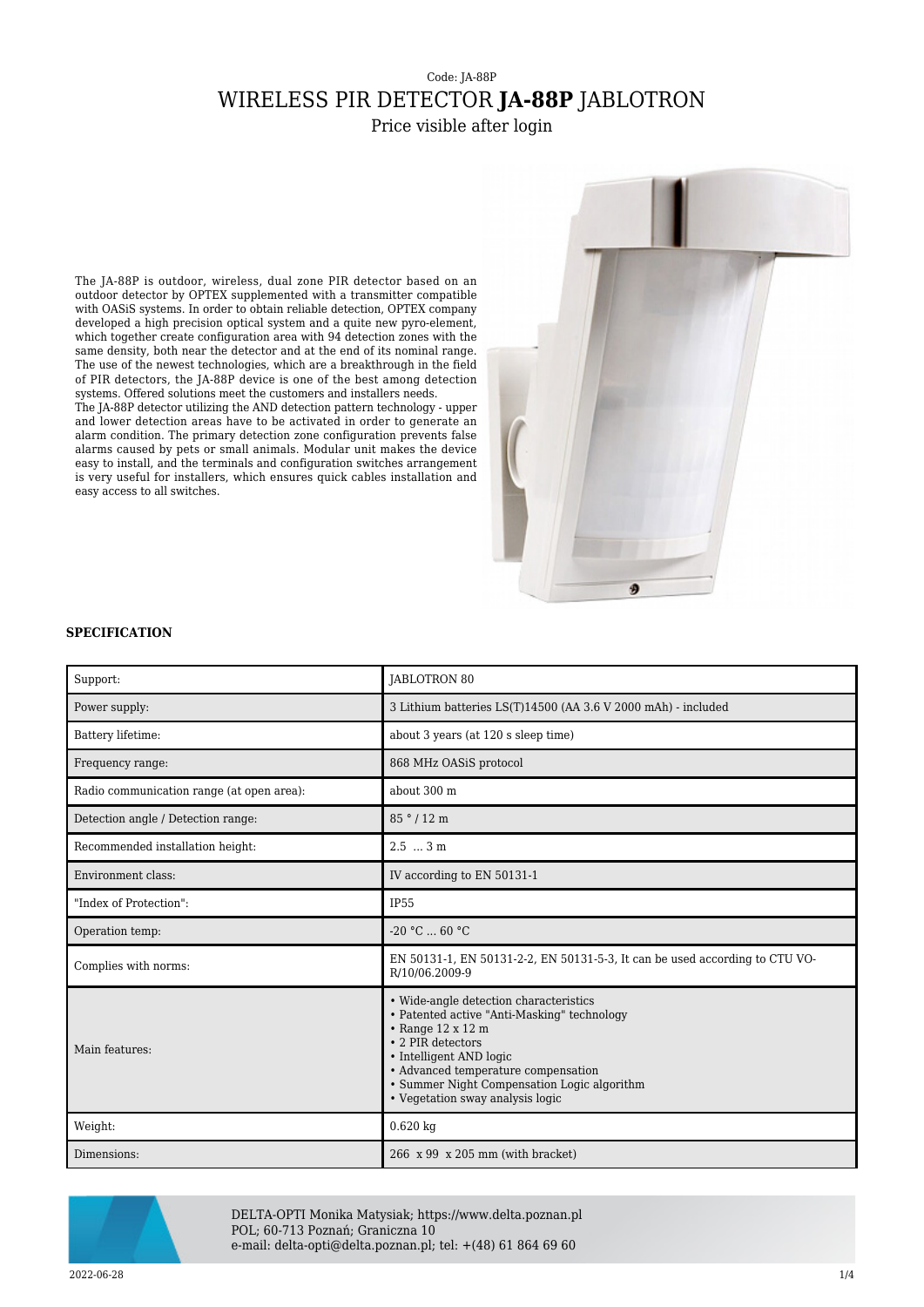| Manufacturer / Brand: | <b>JABLOTRON</b> |
|-----------------------|------------------|
| Guarantee:            | 2 years          |

## **PRESENTATION**

Detector without assembled bracket and protection hood:



View after remove the lens (both detectors are visible):



Detector removed from the housing (terminals and place for batteries visible):



DELTA-OPTI Monika Matysiak; https://www.delta.poznan.pl POL; 60-713 Poznań; Graniczna 10 e-mail: delta-opti@delta.poznan.pl; tel: +(48) 61 864 69 60

2022-06-28 2/4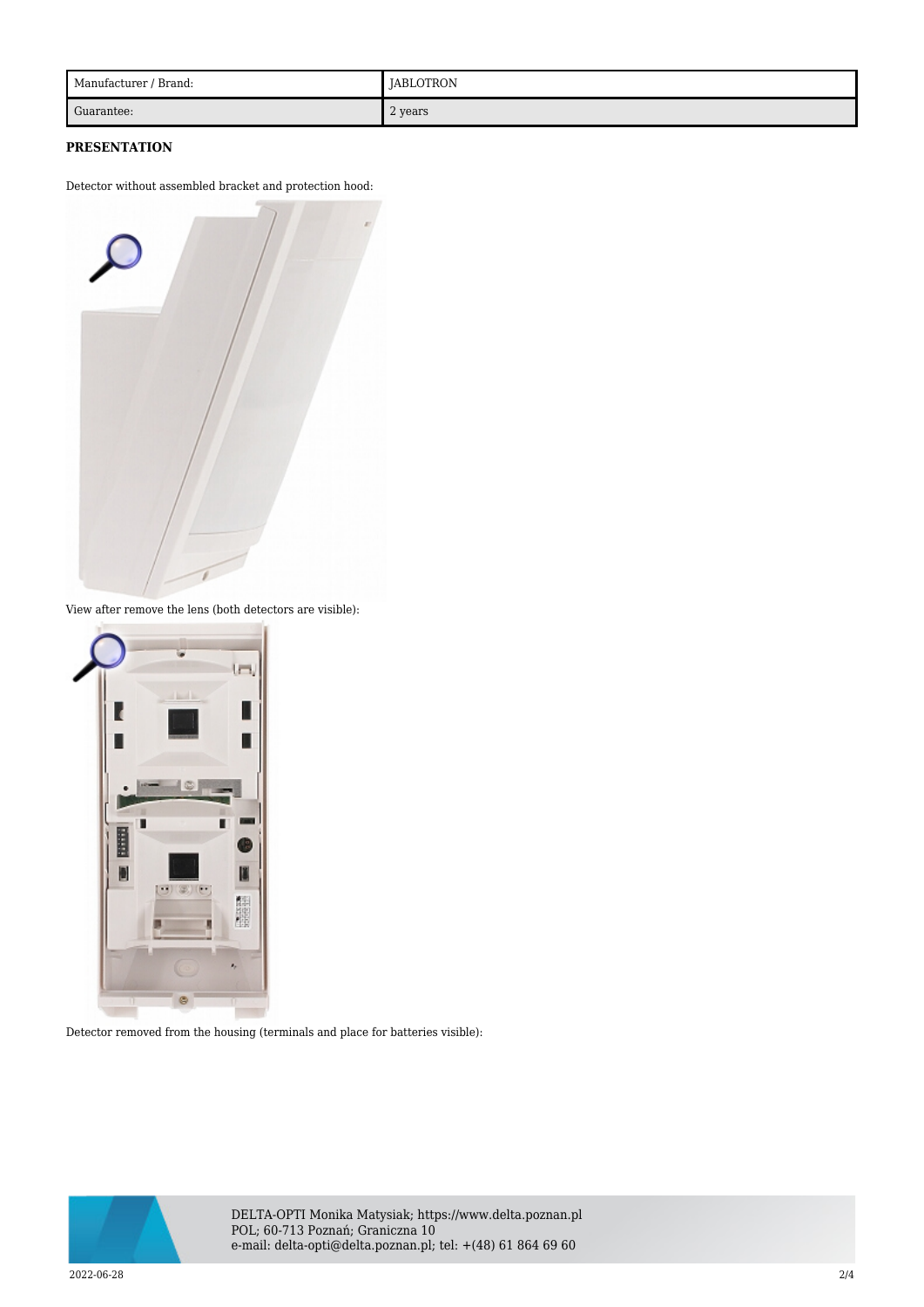

Detection range depending on various installation heights (2.5 and 3 m):



The detector with bracket can be adjusted in following ranges:



Dimensions with bracket:



DELTA-OPTI Monika Matysiak; https://www.delta.poznan.pl POL; 60-713 Poznań; Graniczna 10 e-mail: delta-opti@delta.poznan.pl; tel: +(48) 61 864 69 60

2022-06-28 3/4